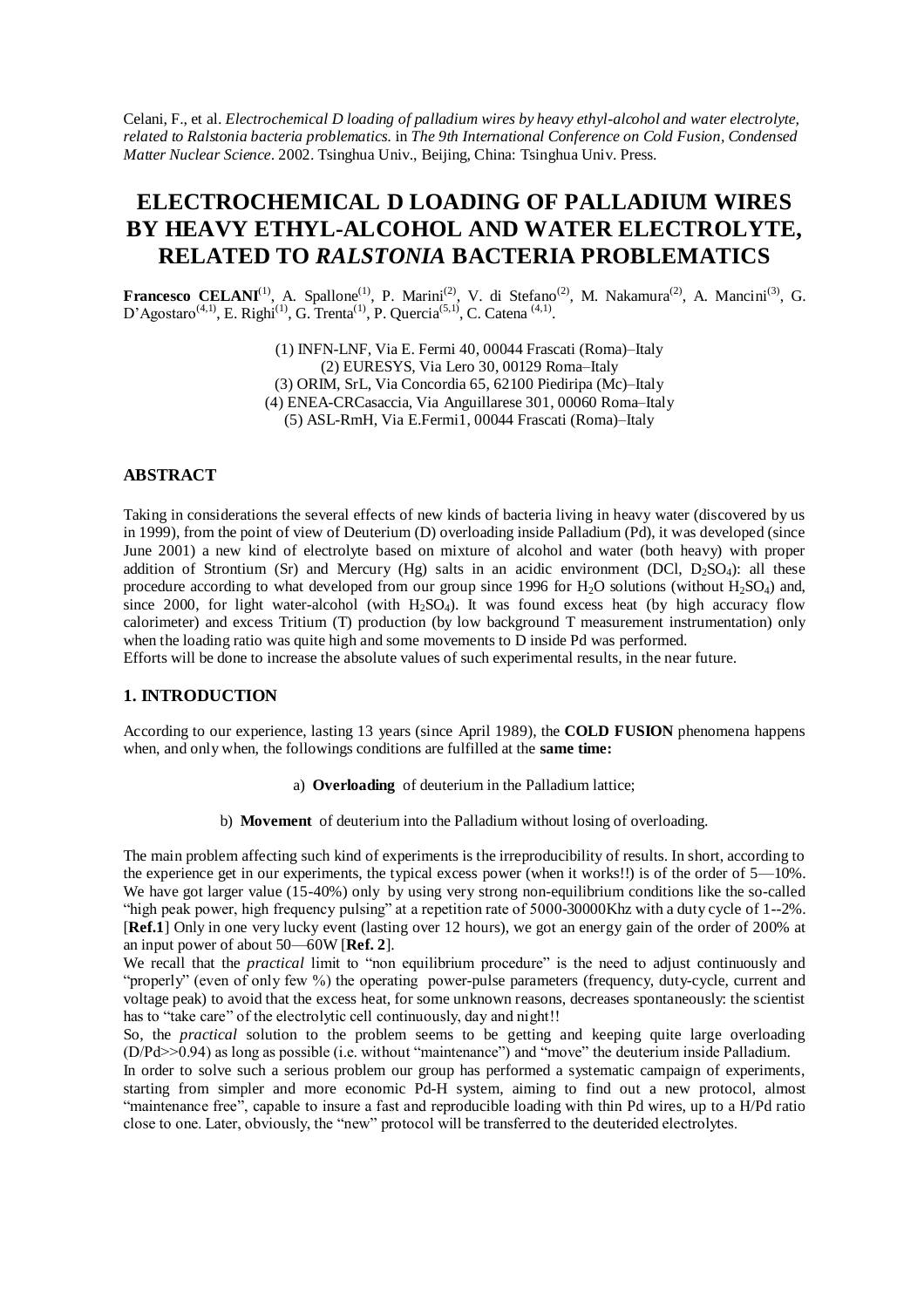# **2. EXPERIMENTAL APPROACH**

The new protocol, tested successfully also in three different Laboratories (Pirelli-Labs, Milan-Italy; Stanford Research Institute International-USA; our Laboratory, in two completely different arrangements of the electrolytic cells), is based (in an acidic environment, pH about 4.5) on the addition of very small amount (typical concentration some  $10^{-5}$ M) of alkaline-heart ions.

In this paper we will quote the loading using both the H(D)/Pd value and/or indirect measurement by the value (R/Ro) of the resistance ratio changing (the well known "Baranovsky curve"), as reported also in Ref.1. In short, the main results of our interest (i.e. maximise H/Pd and minimise the electrolytic current density) were as following about the five elements (Mg, Ca, Sr, Ba, Ra) studied, or just considered:

- a) Strontium seems to be the most effective, i.e.  $R/Ro=1.3$  with a current density of 20--40 mA/cm<sup>2</sup>
- b) Calcium is similar to Sr but gives little bit less value of overloading (R/Ro typically 1.45) even though with very high reproducibility (its concentration value is not so critical);
- c) Barium gives value of  $R/Ro$  similar to Sr but with a current density about 4--5 times higher, i.e. input power to the electrolyte about 20 times larger in respect to strontium;
- d) Magnesium give R/Ro of only 1.5, even at large current density;
- e) Radium: practically impossible, for us, to study because its strong radioactivity ( $1g \rightarrow 3.7*10^{10}$ Bq).

The use of twice-distilled water was found to be a mandatory requirement: it has been found that the impurities normally yet present in the distilled and/or de-ionised water can negatively affect the loading process.

#### \*\* **Protocol physics-chemical principles**:

\* Strontium ions (as SrCl2) are added to the twice-distilled water in such an amount that no precipitation as Strontium

carbonate ( $SrCO<sub>3</sub>$ ) can occur in the bulk of the electrolyte with the carbonic ions normally dissolved (as  $H_2CO_3$ ) in

the water;

*\* Strontium carbonate is allowed to precipitate only on the surface of the cathode, because of the local alkalinisation*

*produced by the flowing of the electrolytic current*: it is well known that the solubility of carbonates decreases

strongly following to increase of the pH.

In the processes at cathode we have:

$$
2H_2O + 2e
$$
 -->  $2H(ads) + 2OH^-$ 

then, the OH- ions formed on the cathode promote the precipitation of the  $SrCO<sub>3</sub>$ .

The atomic Hydrogen adsorbed on the cathode's surface, can either be absorbed into the Pd bulk:

*a)* H(ads) --> (H)Pd (loading reaction)

or bubbled out as  $H_2$  gas

*b*) 2H(ads) --> H<sub>2</sub> (parasitic reaction)

The intrinsically catalytic surface of Pd, used as cathode, promotes generally the *b)* reaction, deleterious to (H,D) overloading purposes.

By using our protocol there is a key advantage: because of the precipitation on the cathode's surface of a thin layer of  $SrCO<sub>3</sub>$ , the catalytic properties are consistently reduced. As a consequence, the loading reaction  $\alpha$ ) turns to be predominant, thus allowing a fast achievement of H/Pd ratio  $\rightarrow$ - $\rightarrow$ 1.

\*\* We have found that the addition of very small amount of mercuric ions (as  $HgCl<sub>2</sub>$ ) are also effective because:

a) increases the over-voltage at Pd surface;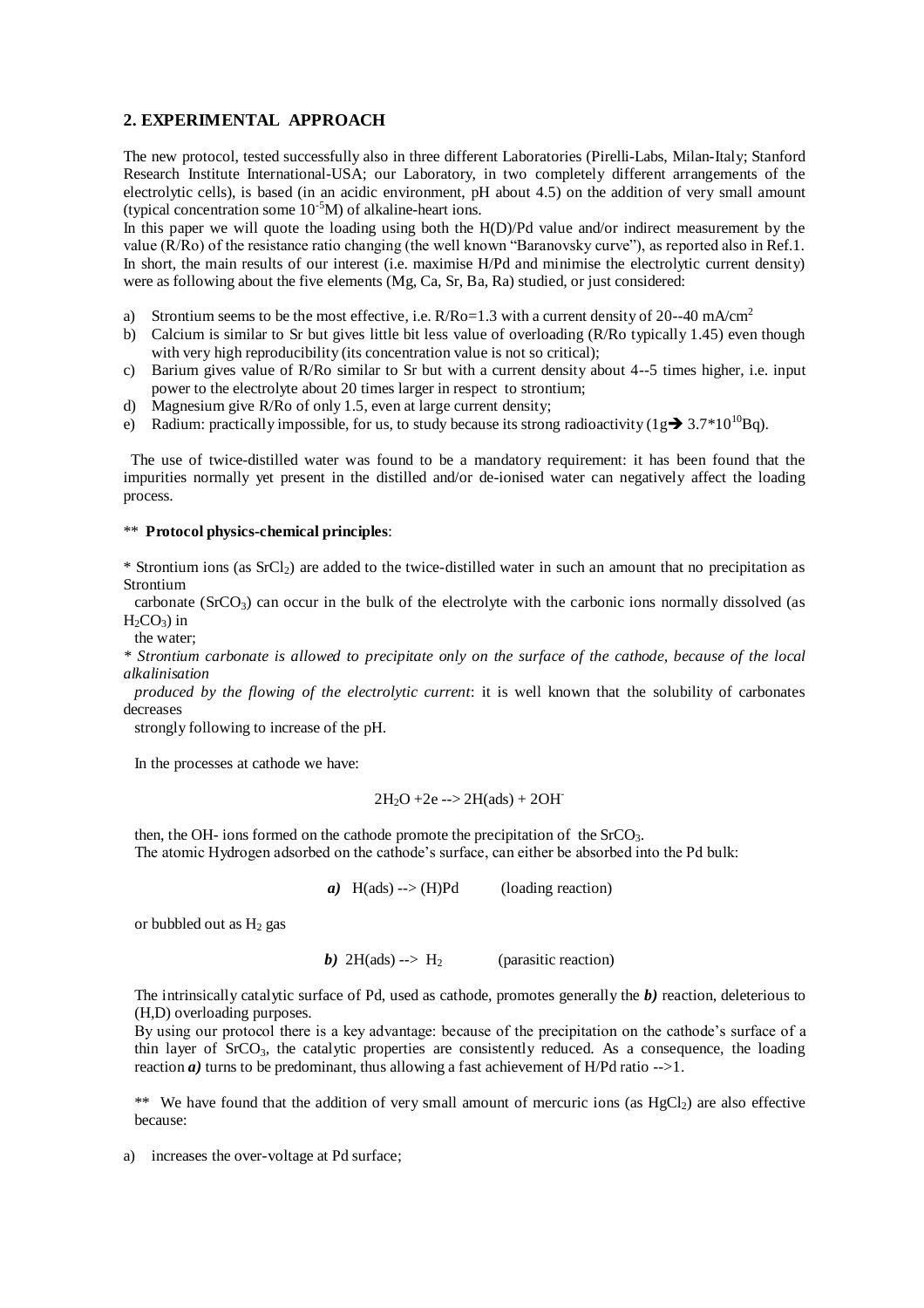b) keeps stable the loading level over a long period of time because peculiar ability of Hg to form amalgams at room temperature: it is supposed to act as "anti-cracking agent" against Pd damage due to H,D absorption.

When we tried to apply our protocol for D-Pd loading and  $H_2O$  was replaced by  $D_2O$ , the results in terms of D/Pd were lower, and/or unstable, than those obtained with light water, as confirmed also at Pirelli Labs **[Fig. 1; Ref. 3]**.

The reasons of such an evident failure are essentially:

- a) The amount of the impurities generally contained in the "as received" heavy water is too large. Foreign inorganic ions, deposited because the Galvani effect on the cathode, were found to hinder the formation of the proper SrCO<sub>3</sub> layer. Twice distillation of  $D_2O$ , difficult to be accomplished because of its hygroscopicity (no contact with the atmosphere is required), is a necessary but *not sufficient pretreatment*.
- b) Heavy water contains bacteria that were identified from us at ENEA-Casaccia **[Ref. 4, 5]**. These bacteria belong to two new species, which were also found to form *colonies onto cathode surface* because they can "metabolise" even hydrogen gas.
- b1) Therefore, long treatments of the  $D_2O$  with  $KMnO_4$  (1g/l; added two times: acid and basic pH) at pH of 1 (by  $D_2SO_4$ ) $\rightarrow$  7  $\rightarrow$  13 (by LiOD) $\rightarrow$  7 under nitrogen at 90°C and at 25°C with vacuum, are previously required for

a satisfactory sterilisation **[Ref. 6, 7]**

b2) After treatments according to b1), the solution as to be, at least, twice distilled to reduce the amounts of salts

added to a value <0.1mg/l: final measurements of the impedance need to give values of the order of 10MOhm/cm.

About those two new bacteria, we experienced that one of this, *Ralstonia* species, "metabolises" several elements including the Hg used in our procedure.

We just note that, thanks to specific studies, originally needed to understand the behaviour of this bacteria from the point of view of "Cold Fusion" (i.e. effect on the elements added to electrolytic solution on H,D loading), we experimentally proved that they "absorb" almost any kind of heavy metals (Hg, Pb, Cd, Cr, Ni) included the Uranium, up to concentrations as large as several mMoles. The bacteria as been registered on June 2000, at the properly devoted International Scientific Institutions (DDBJ-Japan and NCBI-USA), with the name of *Ralstonia detusculanense*.

We summarise the Technical Specifications of a "good quality", reactor grade, heavy water (as at November 1999):

|    | 1) D <sub>2</sub> O Isotopic Purity | $>99.92$ wt%      |
|----|-------------------------------------|-------------------|
| 2) | $\rm$ KMn $\rm O_{4}$               | $=4mg/kg$         |
|    | 3) Conductivity                     | $<1.5$ mS/m       |
|    | 4) Tritium                          | $\langle 2mCi/kg$ |
|    | 5) Turbidity                        | $< 2$ FTU         |
|    | $6)$ pH                             | $6 - 10$          |
|    |                                     |                   |

Obviously, the addition of  $KMnO_4$  and the "strange" range of values of pH  $(6-10)$  are quite clear indications, to expert people, about some bacteria or algae living in it.

# **3. THE NEW ELECTROLYTIC SOLUTION**

Aiming to eliminate wasting time and troublesome pre-treatments, needed to "kill" the bacteria and purify the heavy water from inorganic and organic pollutants, and taking into account that the main controlling parameter of the D-Pd loading seemed to be the ratio between the total amount of the impurities present in the electrolyte and the surface of the cathode, we realised that the problem could be matched from a completely different point of view.

In order to minimise the ratio between the amount of the impurities and the surface of the cathode, two different approaches could be taken into consideration: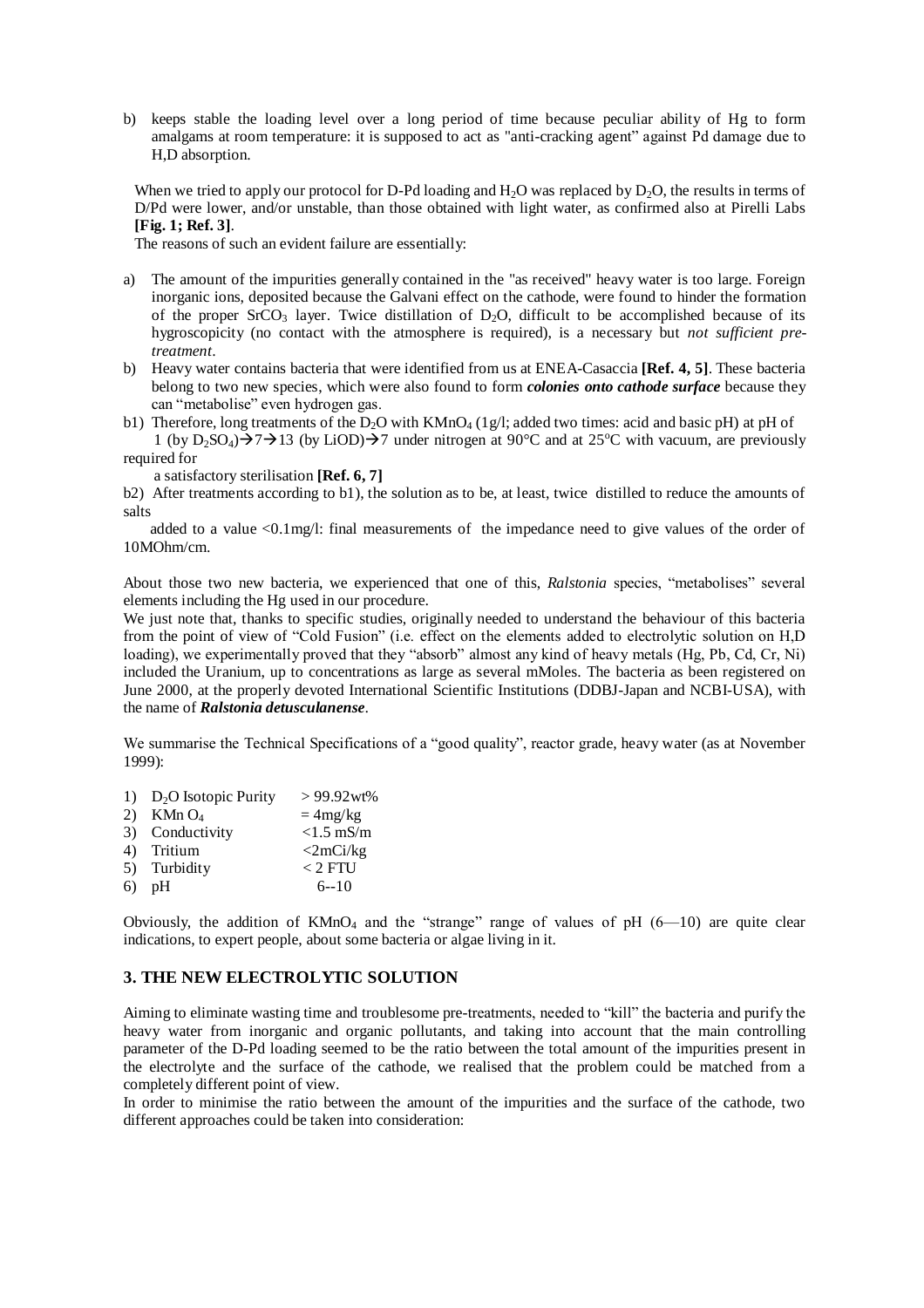#1) build up a very thin cell, just around the electrodes (Pd surface about 1 cm<sup>2</sup>), thus containing a very small amount

of electrolyte (i.e. 50cc ) and consequently a negligible amount of impurities;

#2) fill the cell currently used in our experiments, whose volume is about 1000 cc, with a new electrolyte prepared by

mixing a majority part of suitable organic solvent (i.e. 950 cc) with a minority part (i.e. 50 cc) of heavy water.

In both cases, with respect to the 1000 cc of D<sub>2</sub>O, normally used in our tests, the reduction to 50 cc is equivalent to 20 times reduction of the impurities which could be deposited on the cathode's surface.

The #2 seemed to be extremely more attractive because of its simplicity (no need to build up a new and very delicate cell) and its flexibility (the ratio between the organic solvent and the heavy water can be varied over a large extent).

As far as the choice of the organic solvent is concerned, the following requirements should be satisfied:

- large miscibility with water,

- very small amount of H2O present as residual impurity (isotopic contamination of H in the D-Pd loading),

- no (or negligible) acid properties (isotopic contamination for partial dissociation and production of H<sup>+</sup> ions),

- boiling point not too far from  $100^{\circ}$ C (in order to avoid pressurisation operating at 30—70 $^{\circ}$ C).

In relation to the above mentioned requirements, alcohols, ketones, esthers seem to be the most promising solvents.

#### **Experimental results**

We make some explorative experiments with the previously mentioned solvents and, about them, we found that the ethyl alcohol ( $C_2H_5OH$ ), at this moment, is the most "easy" to be used, taking in consideration also that it is allowable, at a reasonable price (about 1000 US\$/Kg), the "heavy" one (C<sub>2</sub>H<sub>5</sub>OD).

If the hydro-organic electrolyte could be considered an elegant solution for the problem of the impurities, the proper precipitation of  $SrCO<sub>3</sub>$  on the surface of the cathode seemed difficult to be accomplished in the new ambient: how to control the concentration of carbonic ions?

Taking into account that the actual concentration, the "activity", of the ions in the hydro-organic electrolyte could be remarkably higher than their nominal concentration (referred to both the components of the liquid phase), we realised that Sr ions could be precipitated as  $SrSO<sub>4</sub>$  even though the solubility product of this compound  $(2.8*10<sup>-7</sup>$  at 25<sup>o</sup>C) is 175 times higher than that of SrCO<sub>3</sub>  $(1.6*10<sup>-9</sup>$  at 25<sup>o</sup>C).

In this case, the SrSO<sub>4</sub> precipitation in the hydro-organic ambient could be accomplished simply by controlling the amounts of  $Sr^{++}$  and  $SO_4^-$  ions added to the electrolyte.

After several tests we found that a suitable electrolyte could be prepared just by using 1000 cc of ethyl alcohol (95% concentration, i.e. 50cc is water) and by adding to the hydro-alcoholic solution 20mg of  $SrCl<sub>2</sub>$ , 1-2 cc of  $H_2SO_4$  (0.01M) and 0.5-2 cc of HgCl<sub>2</sub> (0.01M).

The electrolysis was started with the following conditions:

Anode: Pt (wire, length 30cm, diameter 200 $\mu$ m); Cathode: Pd (wire, total length 30cm with 2 portions of 15cm, diameter 50um); electrodes parallel (inter-distance 4cm); Current: 5mA; Voltage: 20-50V; T=20<sup>o</sup>C.

We notify that, according to our procedure, before starting the loading experiment, a series of anodic electrolysis with respect to Pd  $(J=2mA/cm<sup>2</sup>$  for some minutes) are carried out after addition of each component of the electrolyte in order to verify the expected values of the conductivity of the electrolyte.

The loading rate of the cathode, after 1 day of "conditioning", was surprisingly high: in less than 20 minutes a H/PD ratio very close (or even over, no reliable data allowable from literature) to one (R/Ro = 1.20 !!!) is currently achieved.

We would like to inform that, changing (about  $30-50\%$ ) the amounts of Sr salt and  $H_2SO_4$ , it is possible to get R/Ro close to 1.25 without waiting the 1 day of conditioning. This kind of procedure needed more experiments to be fully reproducible.

Our results, with light alcohol and water, have been completely reproduced, and even improved, (R/Ro=1.1!!!) at Pirelli Labs, Italy **(Fig. 2).**

The experiments with heavy alcohol started at July 2001 and only from march 2002 we were able to test the cell in a new, specially developed, calorimetric system (flow calorimeter with a resolution of 0.05W from 24 to  $30^{\circ}$ C).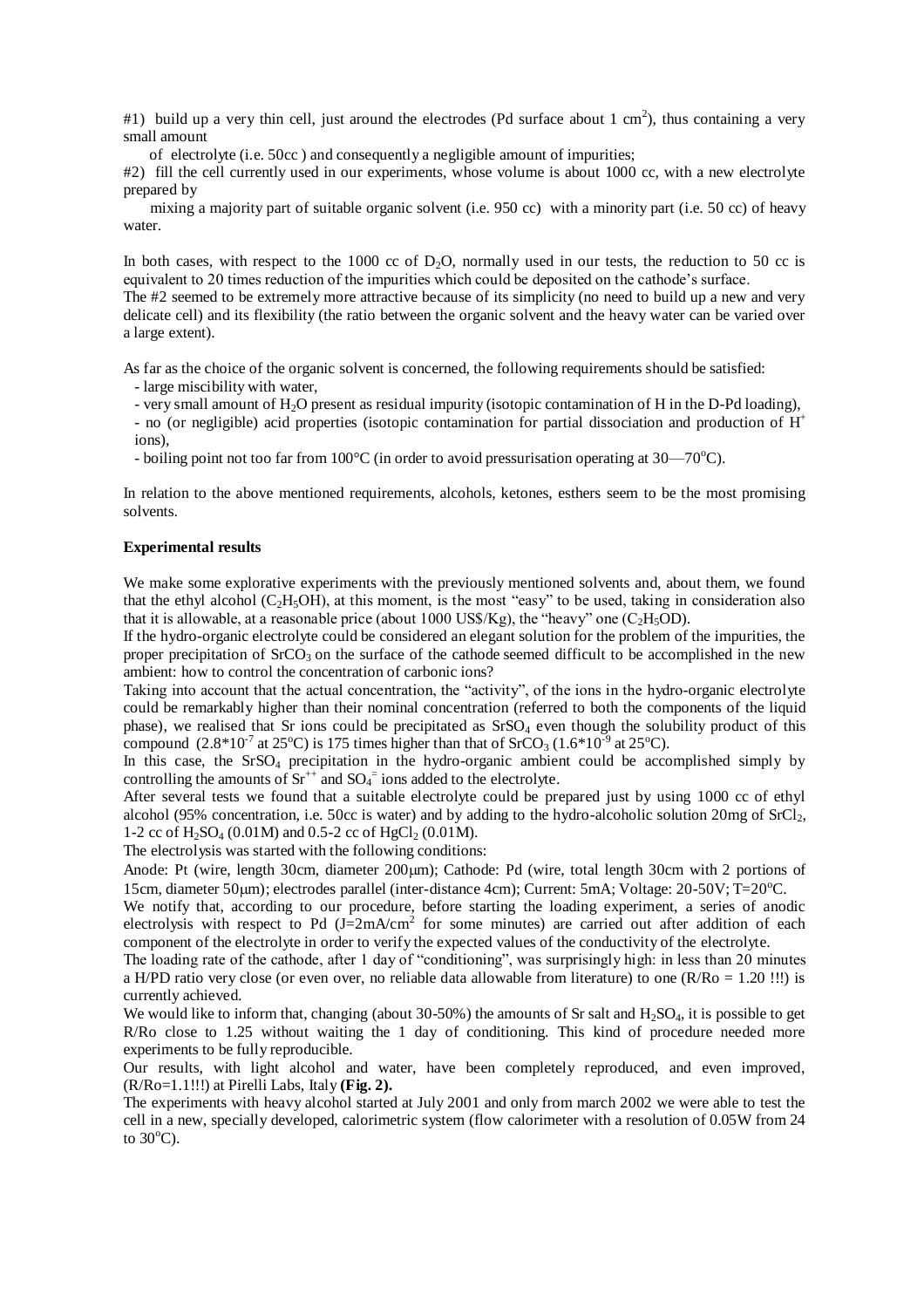The calorimeter is build using only glass, PTFE, PFA because corrosion, contamination, decomposition problems related to the combined effect of acids and organic solvents under electrolysis. The calorimeter is still now under improvement to reduce the corrosion and decomposition effects growing after about 2 days of operations.

Anyway, we were able to get, only after 30 minutes from starting of electrolysis, a quite interesting value of loading (R/Ro<1.67) with associated excess heat (about 150mW with an input power of about 400mW, **Fig. 3**). Moreover, this experiment give clear evidence of *anomalous Tritium production*, see the proper paper of same authors at this Conference.

# **4. CONCLUSIONS**

It was shown, experimentally, that the anomalous effects (thermal and nuclear ashes) in Cold Fusion experiments are due to combined conditions of large loading and "movement" of Deuterium (inside Palladium lattice) or flowing trough its surface, properly treated with "multiple coatings" of suitable elements (Sr, Ca, Ba, Hg), like a semiconductor diode structure: it seems not to far, according to us, the time when it will be possible to "use", in the everyday life, the practical effects of such kind of discovery.

### **ACKNOWLEDGEMENTS**

We would like to notify that Dr. Naoto Asami and Prof Kazuaki Matsui, now at Institute of Applied Energy of Tokyo (Japan), were the first people that realised about NON-inorganic pollution of heavy water during Cold Fusion experiments (NHE Project, 1999, Sapporo, Japan). Their observations were for us starting points for further analysis.

We are deeply indebted, because very fine work about replications, and (*several times) their original and wonderful improvements*, of our experimental procedure, made at Pirelli Labs (Milan, Italy) from Dr. Flavio Fontana, Dr. Daniele Garbelli, Dr. Donato Azzarone and Dr. Luca Gamberale. Their SEM analysis, and physical discussions of results obtained, on our electrodes (before and after electrolysis), helped us to quickly improve the new protocol.

We are indebted to Prof. Piergiorgio Sona at CESI (Milan, Italy) because very long, stimulating discussions and "warnings" about our, unusual, experimental set-up and electrolytes.

We deeply thank Prof. Akito Takahashi, (Osaka University, Japan), because useful suggestion and criticism related to the experimental set-up and excess heat measurements.

We recognise, and thank, the skilful work performed from our technician Vincenzo Andreassi at INFN-LNF during the project and construction of new PTFE, PFA flow calorimeter.

### **REFERENCE**

[1] Francesco CELANI, Antonio Spallone et al.

"Deuterium overloading of palladium wires by means of high power us pulsed electrolysis and electromigration: suggestions of a "phase transition" and related excess heat" Physics Letters A 214 (1996) 1—13

[2] F. Celani, A. Spallone et al.

"New Kinds of Electrolytic Regimes and Geometrical Configurations to Obtain Anomalous Results in Pd(M)-D Systems" pg. 93--104

ICCF-6 October 13-18, 1996 Japan. PROGRESS IN NEW HYDROGEN ENERGY, Vol.1, pg. 93—104 Published by NEDO and IAE (Tokyo, Japan), December 11, 1996. Edited by Makoto OKAMOTO [3] D.Azzarone, F. Fontana, D. Garbelli.

"HYDROGEN/DEUTERIUM LOADING IN THIN PALLADIUM WIRES" Proceedings of the "8<sup>th</sup> International Conference on Cold Fusion", Lerici, Italy 21-26 May 2000; - Conf. Proc. Vol. 70 pg 199-204 Edited by F. Scaramuzzi; Compositori–SIF, Bologna, 2000; Italy. ISBN 88- 7794-256-8

[4] D'Agostaro, G.A.F., Celani, F.J.V.A., (……) and Nakamura, M. National Centre Biology Information: LOCUS: AF280433; 1537 bp DNA linear BCT 19-JAN-2002 DEFINITION: *Ralstonia detusculanense;* ORGANISM: Ralstonia detusculanense Bacteria; Proteobacteria; beta subdivision; Ralstonia group; Ralstonia. Submitted 20-JUN-2000 [http://www.ncbi.nlm.nih.gov](http://www.ncbi.nlm.nih.gov/)

[5] D'Agostaro, G.A.F., Celani, F.J.V.A.,  $(...)$  and Nakamura, M. National Centre Biology Information: LOCUS: AF280434; 535 bp DNA linear BCT 19-JAN-2002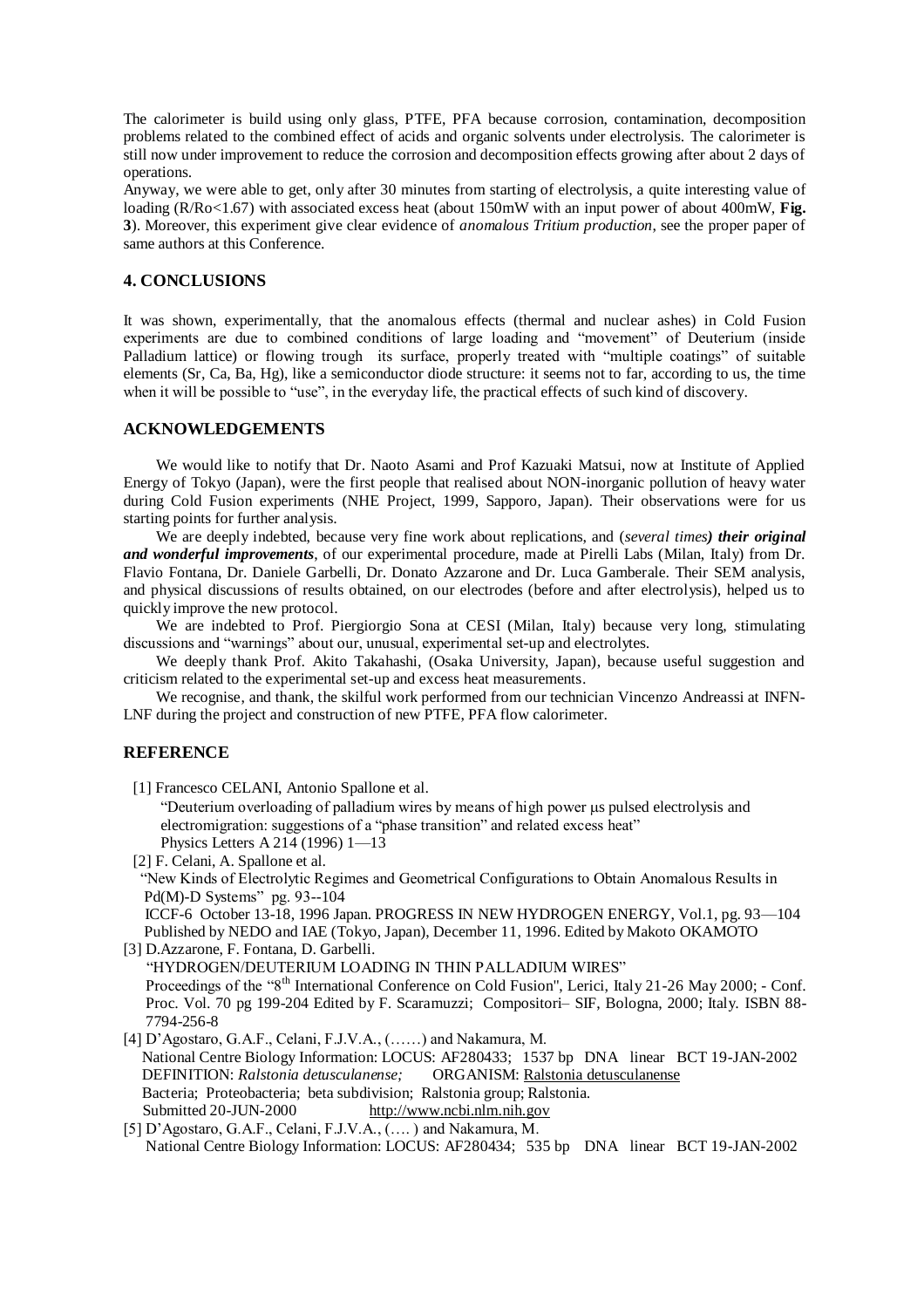DEFINITION: *Stenotrophomonas detusculanens;* ORGANISM: Stenotrophomonas detusculanense Bacteria; Proteobacteria; gamma subdivision; Xanthomonas group; Stenotrophomonas. Submitted (20-JUN-2000) [http://www.ncbi.nlm.nih.gov](http://www.ncbi.nlm.nih.gov/)

[6] F.Celani, A.Spallone et al.

"HIGH HYDROGEN LOADING INTO THIN PALLADIUM WIRES THROUGH PRECIPITATE OF ALKALINE-EARTH CARBONATE ON THE SURFACE OF CATHODE: EVIDENCE OF NEW PHASES IN THE Pd-H SYSTEM AND UNEXPECTED PROBLEMS DUE TO BACTERIA CONTAMINATION IN THE HEAVY WATER."

Proceedings of the "8<sup>th</sup> International Conference on Cold Fusion", Lerici, Italy 21-26 May 2000; - Conf. Proc. Vol. 70 pg 181-190 Edited by F. Scaramuzzi; Compositori–SIF, Bologna, 2000; Italy. ISBN 88- 7794-256-8

[7] F.Celani, A. Spallone et al.

"ElectrochemicalH-D loading of Palladium wires by hydro-alcoholic electrolytes related to the new discovered *Ralstonia* bacteria into heavy water".

**JCF3-5** 3<sup>rd</sup> Meeting of Japan CF Research Society, October 25-26, 2001; Yokohama National University.

<http://fomcane.nucl.eng.osaka-u.ac.jp/jcf/>



**Fig. 1)** Experiment. performed at Pirelli Labs. Very fast overloading (R/Ro= 1.62) using SrCl2, HgCl2, HCl ( $pH=4.5$ ) with D<sub>2</sub>O. The overloading is not stable over time.